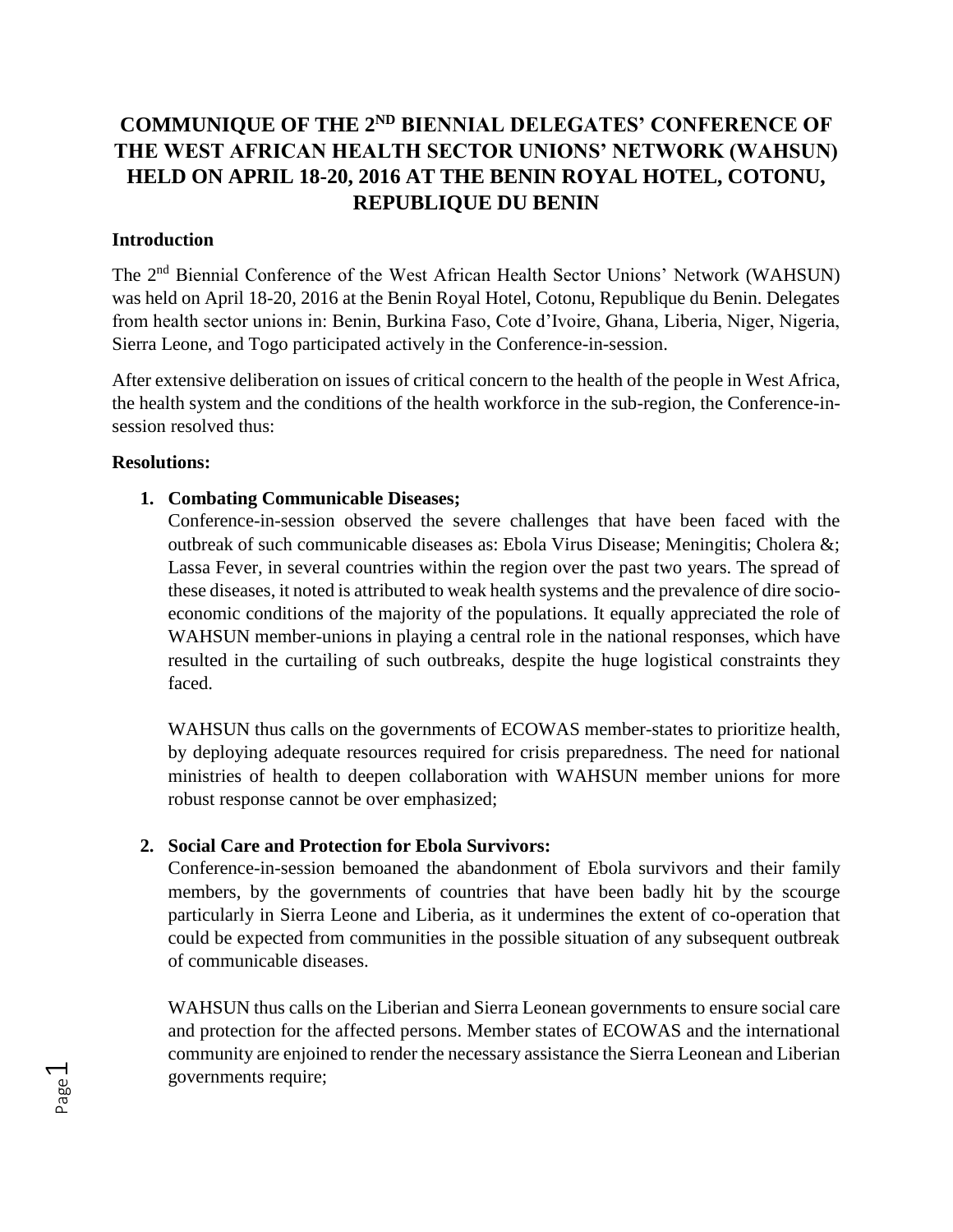## **3. Health Insurance Schemes for Health Workers**

Conference-in-session considered the fact that health workers have repeatedly put their lives on the line in the course of caring for individuals affected by diseases such as Lassa fever and particularly EVD. Even with the best form of personal protective equipment, the lives of hundreds of health workers have been lost in the line of duty, with their families left to fend for themselves.

In the face of these developments, WAHSUN calls for the establishment of health insurance schemes for health workers in all the ECOWAS member-states. Further, ECOWAS member states are called upon to respect International Labour Standards on Occupational Health and Safety, and as well guarantee the security of health workers;

## 4. **Health Employment and Career Progression**

Conference-in-session was alarmed by the worsening state of low employment in the face of unemployed health professionals, vis a vis growth in populations. The embargo on recruitment of health workers, despite this debilitating reality, was particularly considered worrisome, as was the stagnation of the career progression of the subsisting workforce, resulting in the dampening of morale, in most of the countries.

WAHSUN thus demand that the member states of ECOWAS embark on mass recruitment at all levels of healthcare delivery, and the promotion of health workers as and when due, for the health workforce constitute the bulwark for safeguarding the health of society as a whole, as we have recently seen;

# 5. **Reinstate Liberian Workers' Leaders**

Conference-in-session expressed its angst at the refusal of the Liberian government to reinstate comrades George Poe Williams and Joseph Tamba being the President and General Secretary of the National Health Workers' Association of Liberia, for exercising their legitimate rights of organizing a trade union. WAHSUN fully supports NAHWAL's filing of a complaint against the Liberian government to the ILO, using its supervisory mechanism.

Conference-in-session thus calls on the international trade union movement and wellmeaning governments across the world to support the struggle for trade union rights and the reinstatement of comrades George Poe Williams and Joseph Tamba in Liberia as well as due recognition of the rights of NAHWAL to organize by the Liberian government, at the forthcoming International Labour Conference;

# 6. **Against Privatization: Health is a Fundamental Human Right**

Conference-in-session reflected on the spate of privatization drives in the health sector across the sub-region taking different guises such as outsourcing/contract staffing and "Public Private Partnerships". Considering the universal recognition of health as a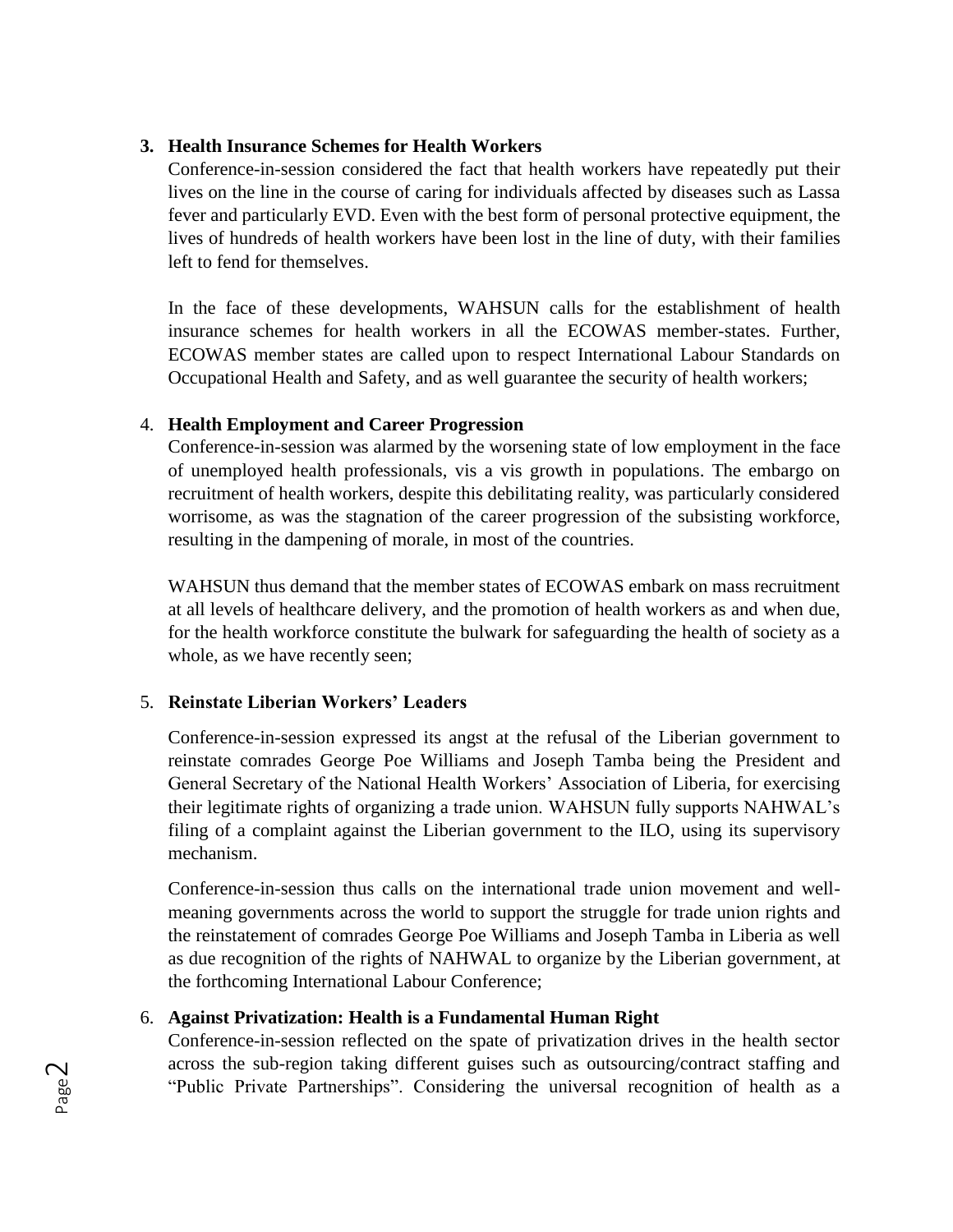fundamental human right, WAHSUN reiterates its position that privatization of healthcare delivery is antithetical to the goal of Universal Health Coverage and attainment of the Sustainable Development Goals.

Conference-in-session thus condemns the rabid thrust of privatization, including of teaching hospitals as well as primary health care centres in countries such as Nigeria and Togo. WAHSUN further calls on the trade union movement in the sub-region to take a cue from the successful mass mobilization of workers' resistance to privatization mounted by the Nigeria Labour Congress against the Imo state government, in the South East of Nigeria;

## 7. **Fighting Corruption in the Health Sector**

Conference-in-session averred that corruption in general is a major cankerworm that has contributed significantly to the underdevelopment of Africa. In the health sector, the cost of corruption is the loss of lives and should thus be given zero-tolerance. WAHSUN thus expresses surprise that, despite the avowed commitment of the Federal Government of Nigeria to its anti-corruption crusade, allegations of corruption and highhandedness at the Federal Medical Centre, Owerri which have provoked workers restiveness are yet to be thoroughly addressed.

WAHSUN thus called on the Federal Government of Nigeria to expedite necessary action including thorough investigation and prosecution, rather than the lukewarm posture being demonstrated on the matter by the country's Economic and Financial Crimes Commission (EFCC);

## 8. **Training of the Health Workforce**

Conference-in-session was of the view that the training and re-training of the health workforce is of critical importance in the light of the resurgence of old health challenges and the emergence of new ones.

WAHSUN thus supports the ongoing harmonization of certification for various cadres of health professionals as it would further the enhancement of the potentials of health workers in training. WAHSUN further calls for regular on-the-job training for building the capacity of serving health workers;

## 9. **Organizing Young Workers**

Conference-in-session was very proud of the leaps and bounds made by member unions in organizing, mentoring and integrating young workers in the decision-making structures and processes of our unions, as the youth represent the future of our movement and indeed a better society for humanity. WAHSUN thus resolved to deepen collaboration and exchanges between young members of its member-unions with programmes and activities for youths, as well as affirmative action for the inclusion of an expanding number of young members in general activities of the Network;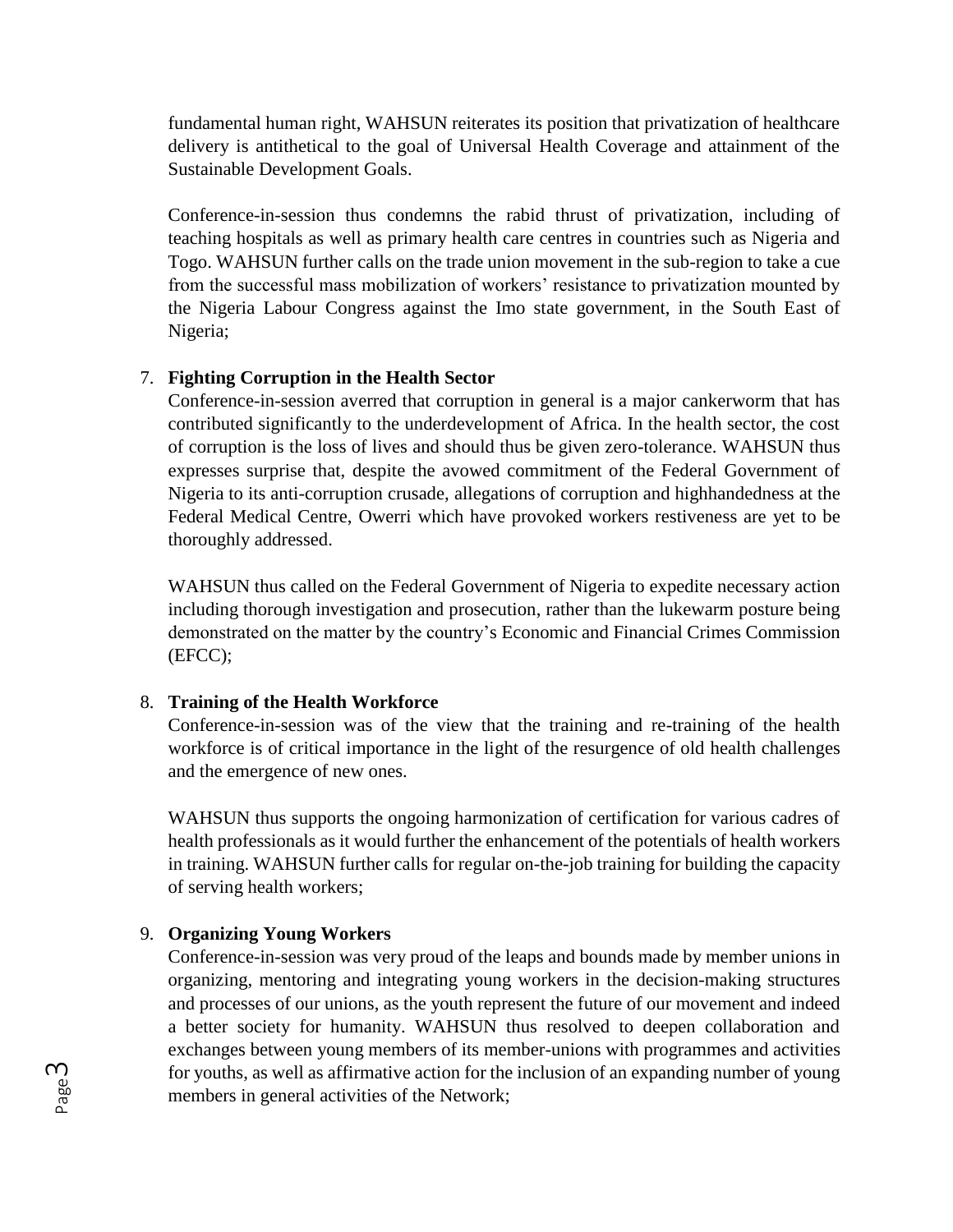#### 10. **Check-Off Dues Subscriptions**

Conference-in-session affirmed the importance of the material sustenance of trade unions for the defence of workers' rights as well as for the necessary social dialogue, which alone can promote industrial harmony, peace and social justice in the workplace.

WAHSUN thus finds it incomprehensible that the government in Cote d'Ivoire has thus far refused to implement the check-off dues system for trade unions ease of access to membership subscriptions as is the norm in today's world and which used to be the case in the country, before this was unjustly rescinded in 2011. This, the Conference-in-session noted, is a counter-productive attack against the trade unions.

WAHSUN thus calls on the Ivorien government to address the issue by re-instituting the automatic check-off system. Further, WAHSUN calls for the implementation of subsisting laws for automatic check-off dues in Togo, which have thus far been thwarted;

#### 11. **Non-release of Scheme of Service**

Conference-in-session recalled WAHSUN's established grievance on the non-release of an updated scheme of service for nurses and midwives in Nigeria, providing for due internship for students of the nursing & midwifery profession. This is despite subsisting court rulings directing that this be done and earlier resolutions of WAHSUN calling on the Federal Government of Nigeria to respect the rule of law.

WAHSUN once again calls on the Nigerian state to redress this injustice in the interest of continued peaceful relations in the country's health sector;

#### 12. **Growth of WAHSUN and a New Phase**

Conference-in-session noted the growth and development of WAHSUN over the past few years with pride. The Network has thus far expanded to include the most active health sector unions in two thirds of the ECOWAS member states, and across language barriers. Conference-in-session equally observed the rising profile of joint work and influence with the aim of better defending health workers as well as advancing the cause of Universal Public Health Coverage.

In this context, WAHSUN adopted a new constitution and a Strategic Action Plan reflecting its current state of development after nine years of the existence of the Network, towards taking it to greater heights. The Conference-in-session further resolved to mark the  $10<sup>th</sup>$  year anniversary of the establishment of WAHSUN in 2017 at Nigeria;

### 13. **Election of WAHSUN Executive Board**

The Conference-in-session elected the following as the WAHSUN leadership for the next two-year period: